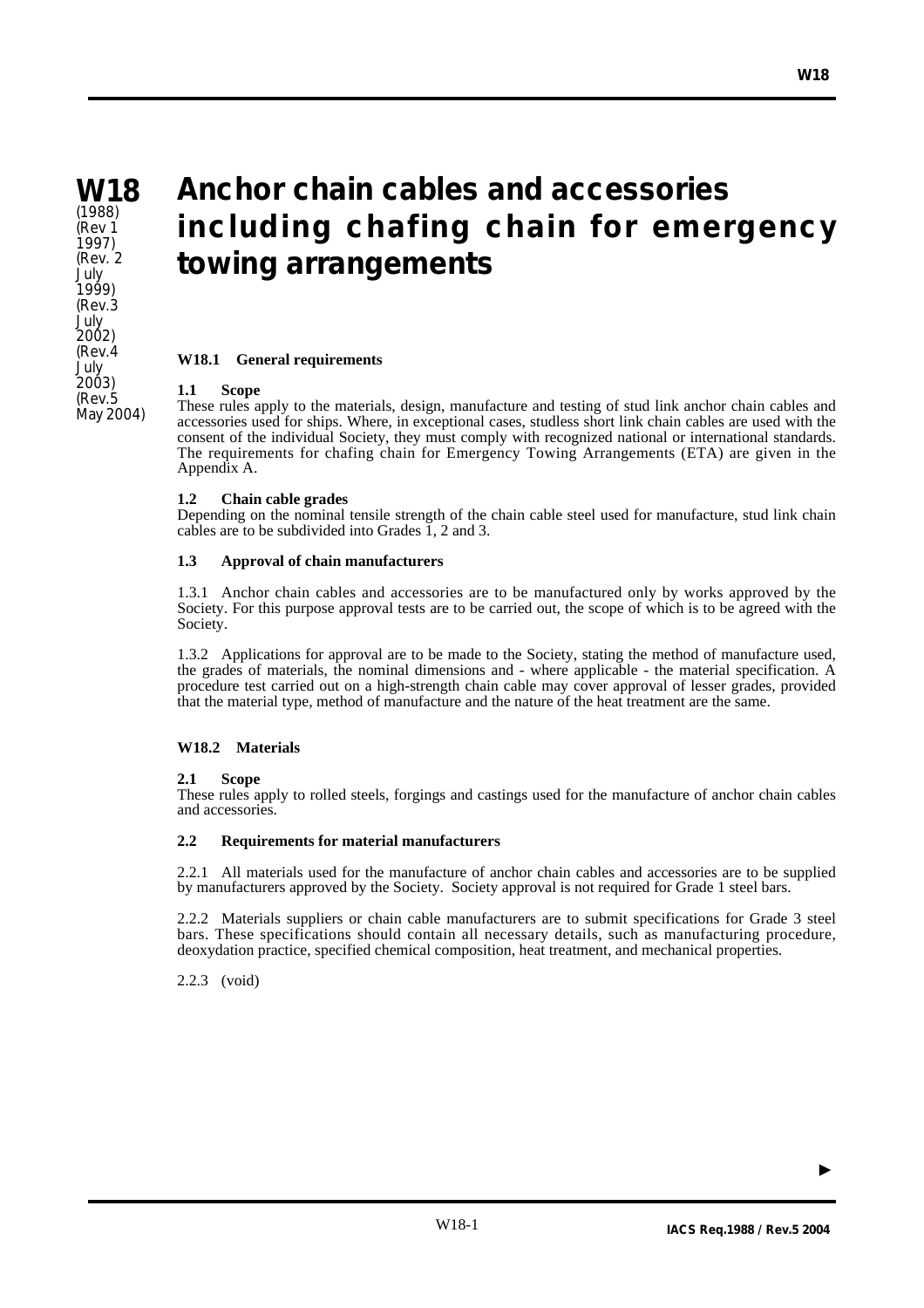# **2.3 Rolled steel bars**

# 2.3.1 Supply condition

Unless otherwise stipulated, the steel bars will be supplied in as rolled condition.

#### 2.3.2 Chemical composition

The chemical composition of the steel bars is to be generally within the limits given in Table 1.

**Table 1** Chemical composition of rolled steel bars

|                                                                                                                                                                                                            |                                              | Chemical composition in maximum percent, unless specified. |           |       |       |            |
|------------------------------------------------------------------------------------------------------------------------------------------------------------------------------------------------------------|----------------------------------------------|------------------------------------------------------------|-----------|-------|-------|------------|
| Grade                                                                                                                                                                                                      | C                                            | Si.                                                        | Mn        | P     | S     | Al tot $1$ |
|                                                                                                                                                                                                            |                                              |                                                            |           |       |       | min.       |
| 1                                                                                                                                                                                                          | 0.20                                         | $0.15 - 0.35$                                              | min. 0.40 | 0.040 | 0.040 | NR.        |
| $2^{2}$                                                                                                                                                                                                    | 0.24                                         | $0.15 - 0.55$                                              | 1.60      | 0.035 | 0.035 | 0.020      |
| $3^{31}$                                                                                                                                                                                                   | In accordance with an approved specification |                                                            |           |       |       |            |
| 1)<br>Aluminum may be replaced partly by other grain refining elements.<br>2)<br>If the Society agrees, additional alloying elements may be added.<br>To be killed and fine grain.<br>$NR = Not required.$ |                                              |                                                            |           |       |       |            |

## 2.3.3 Mechanical tests

2.3.3.1 Mechanical tests representing the steel bars are normally to be carried out by the steel mill, and the results are to meet the requirements in Table 2. The test coupons are to be in a heat treatment condition equivalent to that of the finished chain cable and accessories.

**Table 2** Mechnical properties of rolled steel bars

|        |                                  |                                |                       |                   |                                            | Charpy V-notch impact test            |
|--------|----------------------------------|--------------------------------|-----------------------|-------------------|--------------------------------------------|---------------------------------------|
| Grade  | $R_{\rm eH}$<br>$N/mm^2$<br>min. | $R_{m}$<br>$N/mm^2$            | $A_5$<br>$\%$<br>min. | Ζ<br>$\%$<br>min. | Test<br>temp. in<br>$\rm ^{\circ}C$        | Absorbed<br>energy in Joules,<br>min. |
| 2<br>3 | <b>NR</b><br>295<br>410          | 370-490<br>490-690<br>min. 690 | 25<br>22<br>17        | NR.<br>NR<br>40   | <b>NR</b><br>$\theta$<br>$0^{2)}$<br>$-20$ | <b>NR</b><br>$27^{1}$<br>60<br>35     |

<sup>1)</sup> The impact test of Grade 2 materials may be waived, if the chain cable is to be supplied in a heat treated condition as per Table 6.

<sup>2)</sup> Testing is normally to be carried out at  $0^{\circ}$ C.

NR = Not required.

 $\blacktriangleright$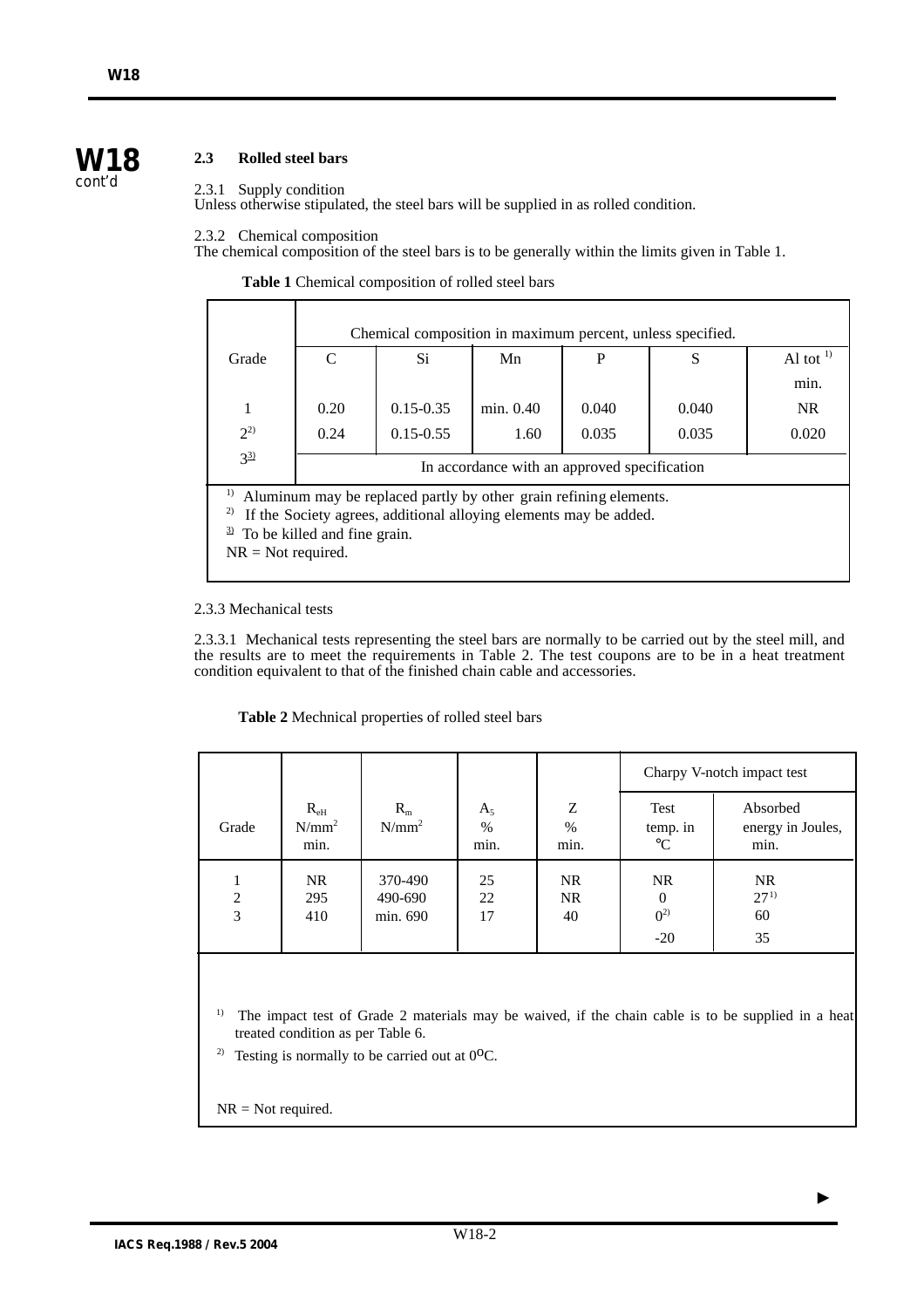



2.3.3.2 For performance of the mechanical tests the steel bars shall be sorted according to heats and diameters into test units not exceeding 50 tons each. From each test unit a test sample shall be taken for the tests mentioned in 2.3.3.4 and 2.3.3.5. Prior to sampling, the test samples must be subjected to the heat treatment provided for the finished chain cable; see Section 3.3. Details of the heat treatment must be indicated by the chain cable manufacturer.

2.3.3.3 Tensile and Charpy V-notch impact test specimens shall be taken from the test sample in the longitudinal direction at a distance of  $\frac{1}{6}$  diameter from the surface or as close as possible to this position, as shown in Figure 1.



2.3.3.4 For the tensile test, one specimen shall be taken from each test unit and tested, all in accordance with UR W2.

2.3.3.5 One set of longitudinal Charpy V-notch test specimens shall be taken from each test unit and tested at the temperature prescribed in Table 2, all in accordance with UR W2. The specimen transverse axis is to be radial to the steel bar. The average value obtained from one set of three impacts specimens is to comply with the requirements given in Table 2. One individual value only may be below the specified average value provided it is not less than 70% of that value.

2.3.3.6 Re-test requirements for tensile tests are to be in accordance with UR W2 with specimens taken from the same sample. Failure to meet the specified requirements of either of both additional tests will result in rejection of the test unit represented unless it can be clearly attributable to improper simulated heat treatment; see 2.3.3.8.

2.3.3.7 Re-test requirements for Charpy impact tests are to be in accordance with UR W2. Specimens are to be selected from the same sample. Failure to meet the requirements will result in rejection of the test unit represented unless it can be clearly attributable to improper simulated heat treatment; see 2.3.3.8.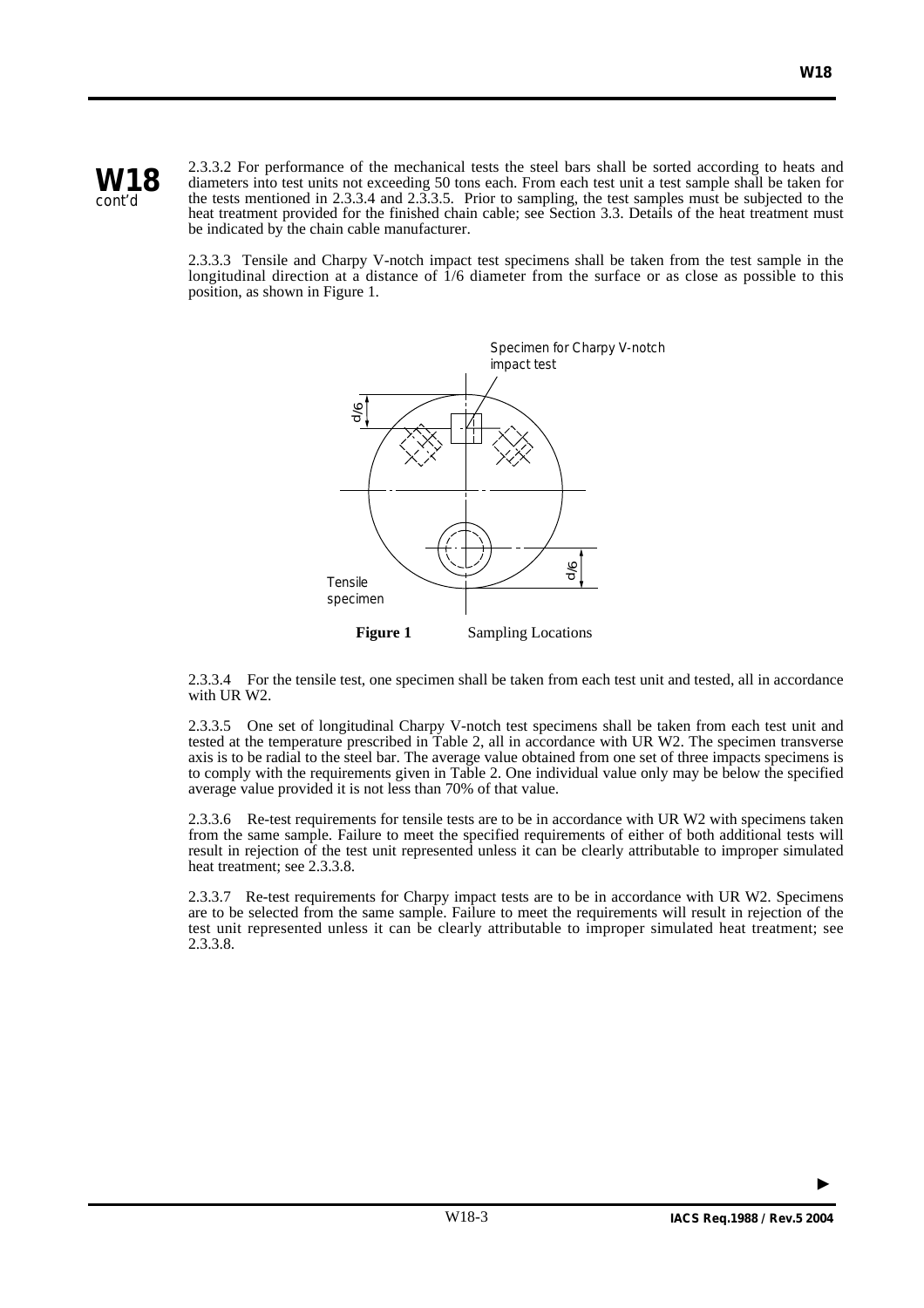2.3.3.8 If failure to pass the tensile test or the Charpy V-notch impact test is definitely attributable to improper heat treatment of the test sample, a new test sample may be taken from the same piece and reheat treated. The complete test (both tensile and impact test) is to be repeated; and the original results obtained may be disregarded.

## 2.3.4 Dimensional tolerances

The diameter and roundness shall be within the tolerances specified in Table 3 unless otherwise agreed.

| Nominal      | Tolerance on | Tolerance on             |
|--------------|--------------|--------------------------|
| diameter     | diameter     | roundness                |
| mm           | mm           | $(d_{max} - d_{min})$ mm |
| less than 25 | $-0+1.0$     | 0.6                      |
| $25 - 35$    | $-0 + 1.2$   | 0.8                      |
| $36 - 50$    | $-0 + 1.6$   | 1.1                      |
| $51 - 80$    | $-0 + 2.0$   | 1.5                      |
| $81 - 100$   | $-0 + 2.6$   | 1.95                     |
| $101 - 120$  | $-0 + 3.0$   | 2.25                     |
| $121 - 160$  | $-0 + 4.0$   | 3.00                     |

# **Table 3 Dimensional tolerance of rolled steel bars**

# 2.3.5 Freedom from defects

The materials have to be free from internal and surface defects that might impair proper workability and use. Surface defects may be repaired by grinding, provided the admissible tolerance is not exceeded.

# 2.3.6 Identification of material

Manufacturers are to effectively operate an identification system ensuring traceability of the material to the original cast.

# 2.3.7 Marking

The minimum markings required for the steel bars are the manufacturers' brandmark, the steel grade and an abbreviated symbol of the heat. Steel bars having diameters of up to and including 40 mm and combined into bundles, may be marked on permanently affixed labels.

#### 2.3.8 Material certification

Bar material for Grade 2 or Grade 3 is to be certified by the Society. For each consignment manufacturers shall forward to the Surveyor a certificate containing at least the following data:

- manufacturer's name and/or purchaser's order No.
- number and dimensions of bars and weight of consignment
- steel specification and chain grade
- heat number
- manufacturing procedure
- chemical composition
- details of heat treatment of the test sample (where applicable)
- results of mechanical tests (where applicable)
- number of test specimens (where applicable)

# **2.4 Forged steels for chain cables and accessories**

#### 2.4.1 General requirements

Forged steels used for the manufacture of chain cables and accessories are to be in compliance with UR W7, Hull and machinery steel forgings, unless otherwise specified in the following paragraphs.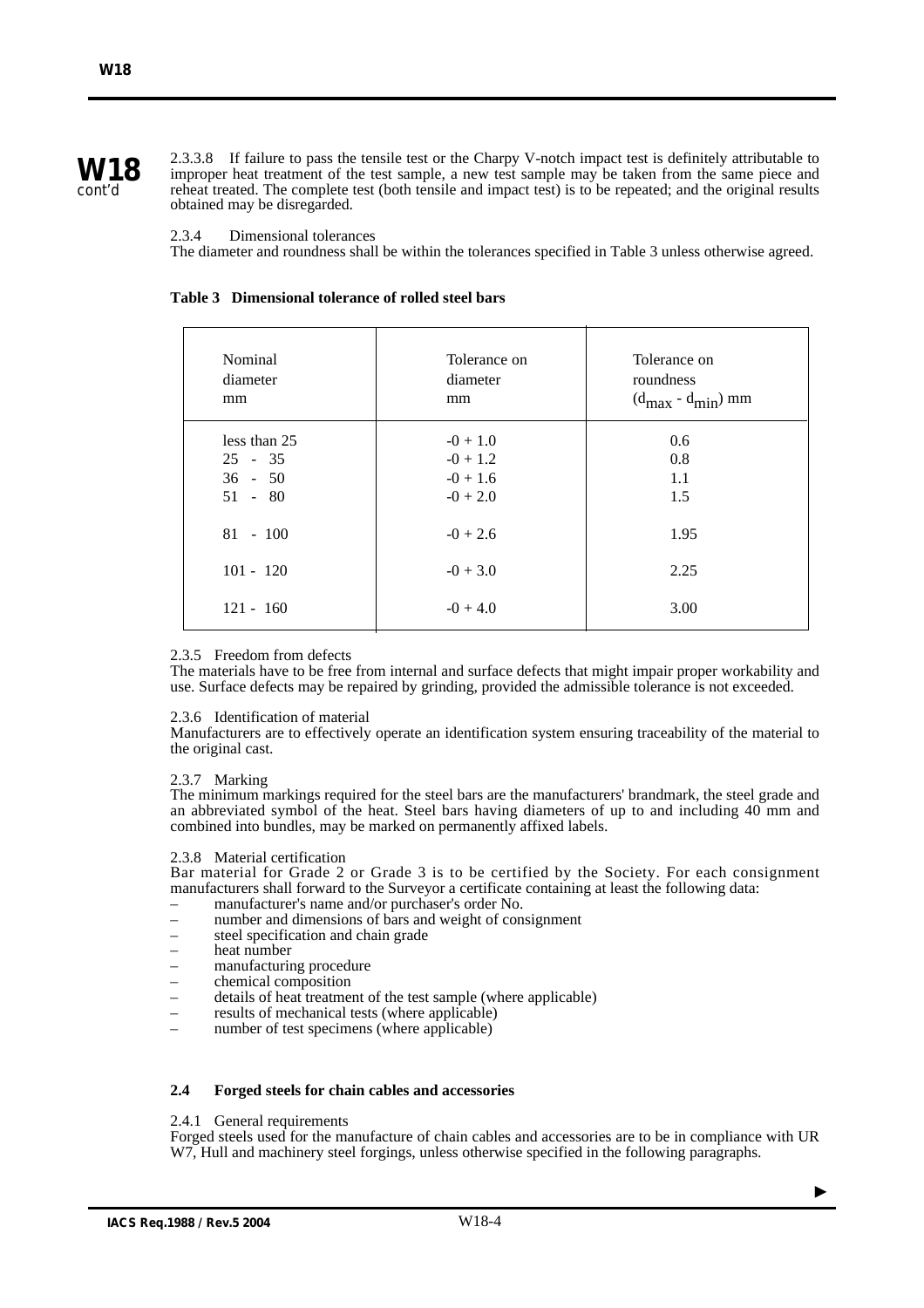# **W18**

cont'd

# 2.4.2 Chemical composition

The chemical composition is to comply with the specification approved by the Society. The steel manufacturer must determine and certify the chemical composition of every heat of material.

# 2.4.3 Heat treatment

The stock material may be supplied in the as rolled condition. Finished forgings are to be properly heat treated, i.e. normalized, normalized and tempered or quenched and tempered, whichever is specified for the relevant steel grade in Table 4.

2.4.4 (void)

2.4.5 (void)

# **2.5 Cast steels for chain cables and accessories**

2.5.1 General requirements

Cast steels used for the manufacture of chain cables and accessories are to be in compliance with UR W8, Hull and machinery steel castings, unless otherwise specified in the following paragraphs.

2.5.2 Chemical composition

The chemical composition is to comply with the specification approved by the Society. The foundry is to determine and certify the chemical composition of every heat.

# 2.5.3 Heat treatment

All castings must be properly heat treated, i.e., normalized, normalized and tempered or quenched and tempered, whichever is specified for the relevant cast steel grade in Table 4.

2.5.4 (void)

2.5.5 (void)

# **2.6 Materials for studs**

The studs are to be made of steel corresponding to that of the chain cable or from rolled, cast or forged mild steels. The use of other materials, e.g. grey or nodular cast iron is not permitted.

# **W18.3 Design and manufacture of chain cables and accessories**

# **3.1 Design**

Chain cables must be designed according to a standard recognized by the Society, such as ISO 1704. A length of chain cable must comprise an odd number of links. Where designs do not comply with this and where accessories are of welded construction, drawings giving full details of the design, the manufacturing process and the heat treatment are to be submitted to the Society for approval.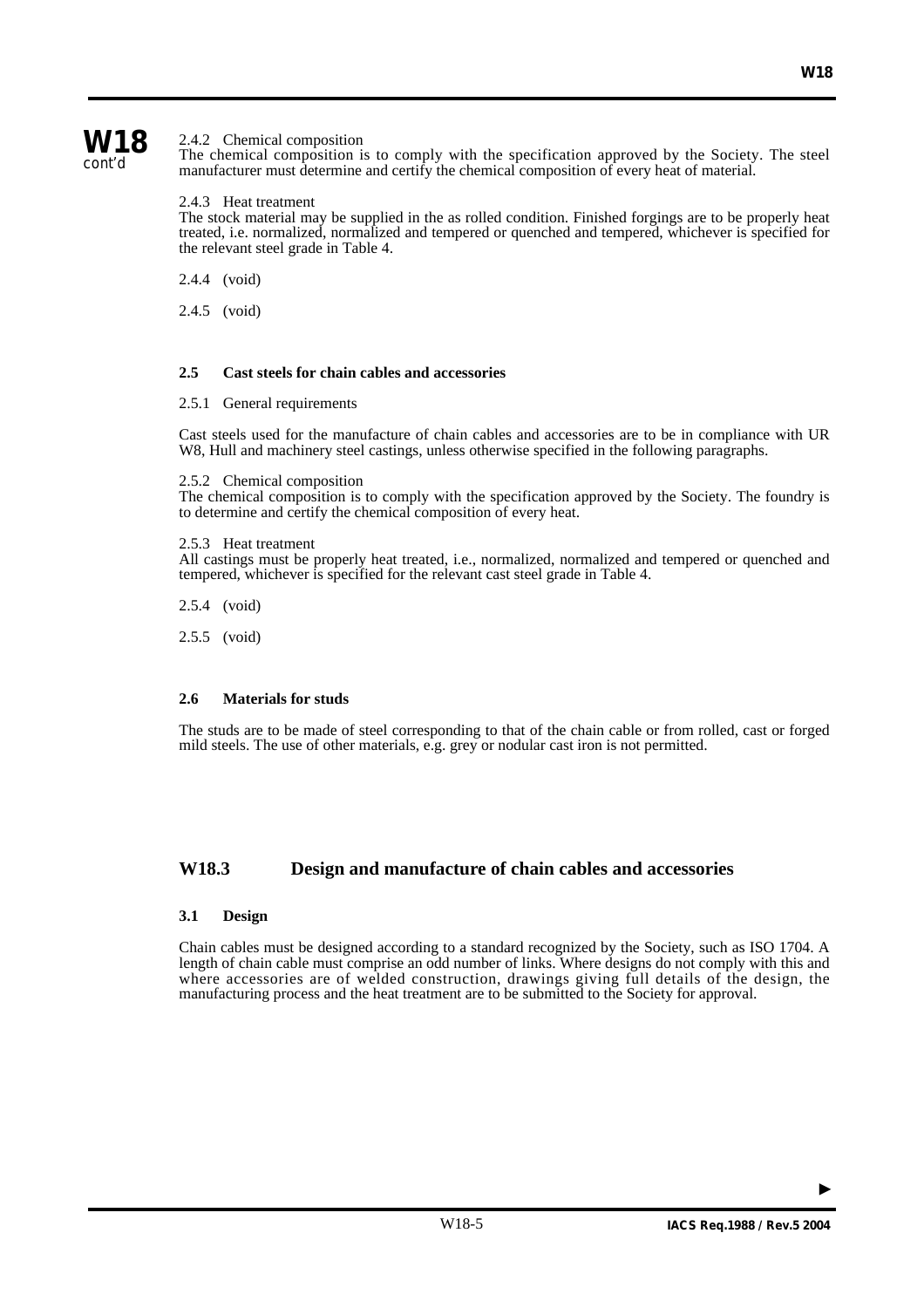#### **W18 3.2 Dimensions and dimensional tolerances**

3.2.1 The shape and proportions of links and accessories must conform to a recognized standard, such as ISO 1704 or the designs specially approved.

3.2.2. The following tolerances are applicable to links:

| a) |                                                      | Diameter measured at the crown (Two measurements are to be taken at the same location:                |
|----|------------------------------------------------------|-------------------------------------------------------------------------------------------------------|
|    |                                                      | one in the plane of the link { see dp in Figure 2 }, and one perpendicular to the plane of the link): |
|    | up to 40mm nominal diameter                          | $:-1$ mm                                                                                              |
|    | over 40 up to 84mm nominal diameter                  | $:-2mm$                                                                                               |
|    | over 84 up to 122mm nominal diameter                 | $: -3mm$                                                                                              |
|    | over 122mm nominal diameter                          | $:-4mm$                                                                                               |
|    |                                                      | The plus tolerance may be up to 5% of the nominal diameter. The cross sectional area of the           |
|    | crown must have no negative tolerance.               |                                                                                                       |
| b) | Diameter measured at locations other than the crown: |                                                                                                       |
|    |                                                      |                                                                                                       |

- The diameter is to have no negative tolerance. The plus tolerance may be up to 5% of the nominal diameter. The approved manufacturer's specification is applicable to the plus tolerance of the diamter at the flush-butt weld.
- c) The maximum allowable tolerance on assembly measured over a length of 5 links may equal +2.5%, but may not be negative (measured with the chain under tension after proof load test).
- d) All other dimensions are subject to a manufacturing tolerance of  $\pm 2.5$ %, provided always that all of the final link parts of the chain cable fit together properly.
- e) Studs must be located in the links centrally and at right angles to the sides of the link, although the studs at each end of any length may also be located off-centre to facilitate the insertion of the joining shackle. The following tolerances are regarded as being inherent in the method of manufacture and will not be objected to provided that the stud fits snugly and its ends lie practically flush against the inside of the link. Maximum off-centre distance "X" : 10% of the nominal diameter d<br>Maximum deviation " $\alpha$ " from the 90° - position : 4° Maximum deviation " $\alpha$ " from the 90° - position The tolerances are to be measured in accordance with Figure 2.
- 3.2.3 The following tolerances are applicable to accessories:
	- nominal diameter  $: +5\%$ ,  $-0\%$ other dimentions  $\div 2.5\%$



Figure 2 Manufacturing tolerances

#### **3.3 Manufacturing process**

3.3.1 Stud link chain cables should preferably be manufactured by flash butt welding using Grade 1, 2 or 3 bar material. Manufacture of the links by drop forging or castings is permitted. On request, pressure butt welding may also be approved for studless, Grade 1 and 2 chain cables, provided that the nominal diameter of the chain cable does not exceed 26mm.

3.3.2 Accessories such as shackles, swivels and swivel shackles are to be forged or cast in steel of at least Grade 2. The welded construction of these parts may also be approved.

cont'd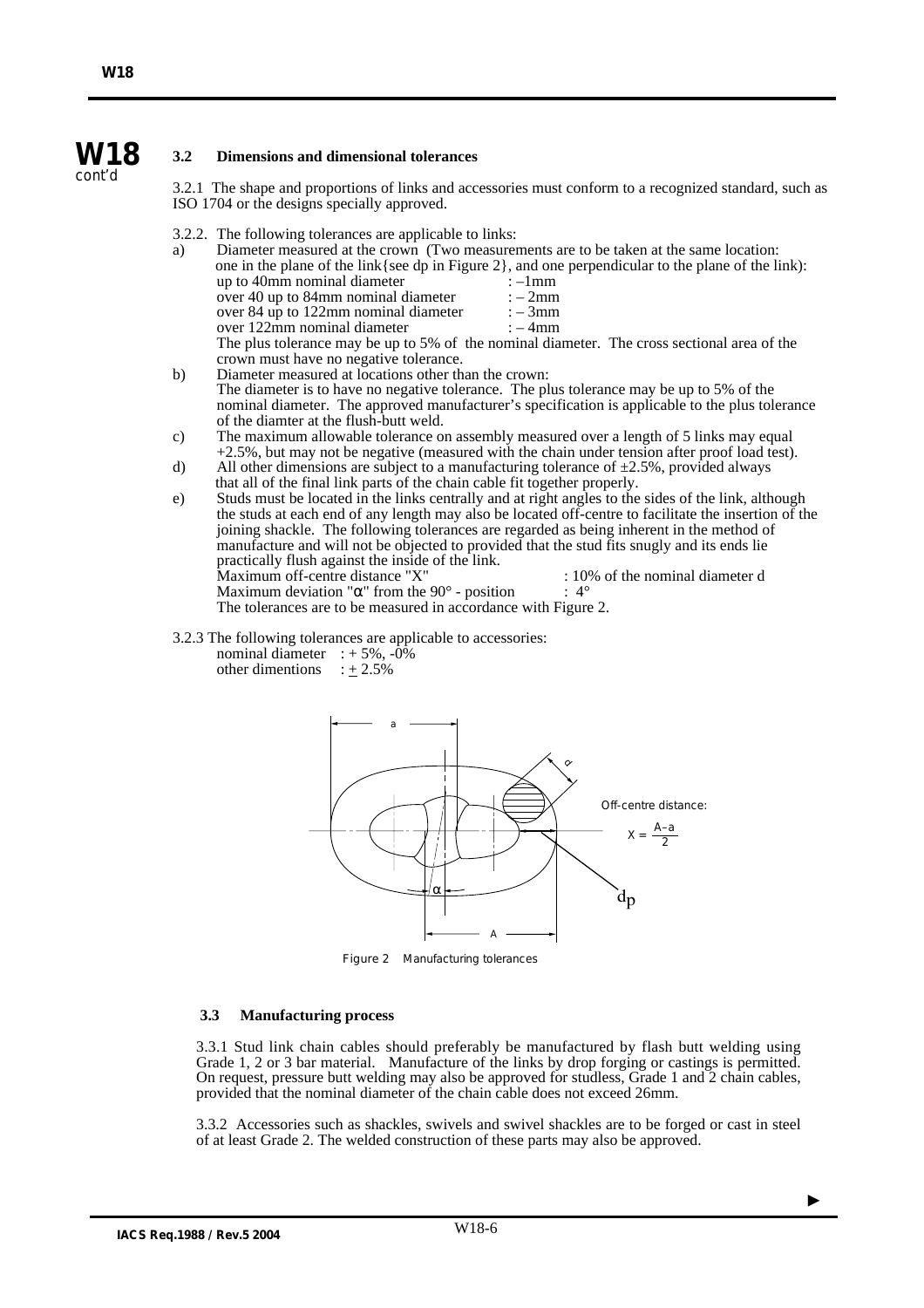# **3.4 Welding of studs**

The welding of studs is to be in accordance with an approved procedure subject to the following conditions:

- a) The studs must be of weldable steel; cf. 2.6.<br>b) The studs are to be welded at one end only
- The studs are to be welded at one end only, i.e., opposite to the weldment of the link. The stud ends must fit the inside of the link without appreciable gap.
- c) The welds, preferably in the horizontal position, shall be executed by qualified welders using suitable welding consumables.
- d) All welds must be carried out before the final heat treatment of the chain cable.
- e) The welds must be free from defects liable to impair the proper use of the chain. Under-cuts, end craters and similar defects shall, where necessary, be ground off.

The Society reserves the right to call for a procedure test for the welding of chain studs.

# **3.5 Heat treatment**

According to the grade of steel, chain cables and accessories are to be supplied in one of the conditions specified in Table 4. The heat treatment shall in every case be performed before the proof load test, the breaking load test, and all mechanical testing.

The mechanical properties of finished chain cables and accessories are to be in accordance with Table 7.

# **Table 4 Condition of supply of chain cables and accessories**

| Grade                                                                                                 | Chain cables                                                    | Accessories                                                   |  |  |  |  |  |
|-------------------------------------------------------------------------------------------------------|-----------------------------------------------------------------|---------------------------------------------------------------|--|--|--|--|--|
|                                                                                                       | As welded or Normalized                                         | <b>NA</b>                                                     |  |  |  |  |  |
| $\mathfrak{D}$                                                                                        | As welded or Normalized <sup>1)</sup>                           | Normalized                                                    |  |  |  |  |  |
| 3                                                                                                     | Normalized, Normalized and tempered or<br>Quenched and tempered | Normalized, Normalized and<br>tempered or Quench and tempered |  |  |  |  |  |
| 1) Grade 2 chain cables made by forging or casting are to be supplied in the normalized<br>condition. |                                                                 |                                                               |  |  |  |  |  |
|                                                                                                       | $NA = Not Applicable.$                                          |                                                               |  |  |  |  |  |

W18-7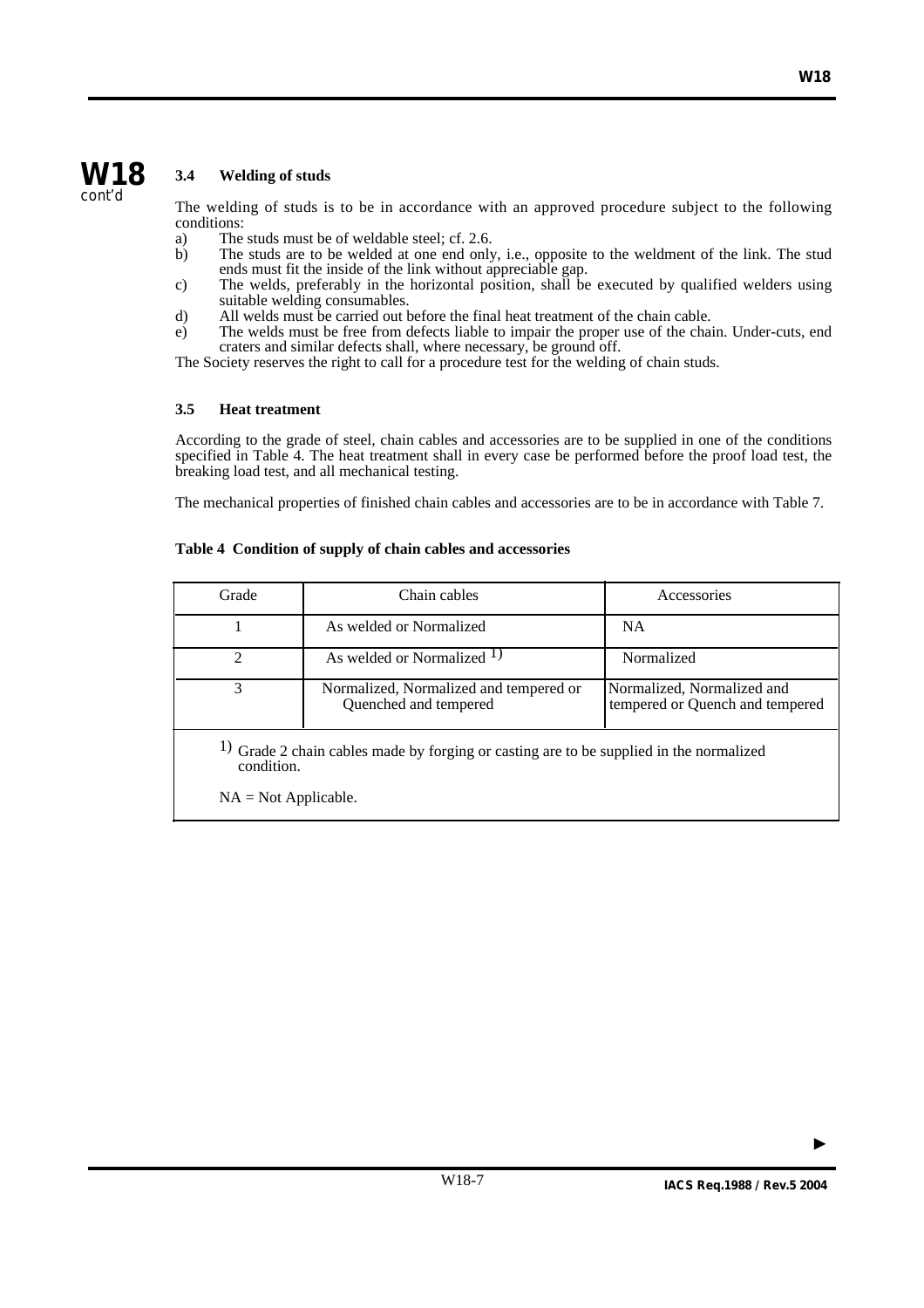# **W18**

cont'd

# **3.6 Freedom from defects**

3.6.1 All individual parts must have a clean surface consistent with the method of manufacture and be free from cracks, notches, inclusions and other defects imparing the performance of the product. The flashes produced by upsetting or drop forging must be properly removed.

3.6.2 Minor surface defects may be ground off so as to leave a gentle transition to the surrounding surface. Remote from the crown local grinding up to 5% of the nominal link diameter may be permitted.

# **W18.4 Testing and certification of finished chain cables**

# **4.1 Proof and breaking load tests**

4.1.1 Finished chain cables are to be subjected to the proof load test and the breaking load test in the presence of the Surveyor, and shall not fracture or exhibit cracking. Special attention is to be given to the visual inspection of the flash-butt weld, if present. For this purpose, the chain cables must be free from paint and anti-corrosion media.

4.1.2 Each chain cable length (27.5 m) is to be subjected to a loading test at the proof load appropriate to the particular chain cable as given by Table 5 and using an approved testing machine.

# **Table 5 Formulas for proof load and breaking load tests**

| <b>Test</b>     | Grade 1                                                                                  | Grade 2 | Grade 3 |
|-----------------|------------------------------------------------------------------------------------------|---------|---------|
| Proof load (kN) | $\left[0.00686d^{2}(44-0.08d)\right]0.00981d^{2}(44-0.08d)\right]0.01373d^{2}(44-0.08d)$ |         |         |
|                 | Breaking load (kN) $(0.00981d^2)(44-0.08d)(0.01373d^2)(44-0.08d)(0.01961d^2)(44-0.08d)$  |         |         |

*Note***: d = nominal diameter, in mm.**

4.1.3 For the breaking load test, one sample comprising at least of three links is to be taken from every four lengths or fraction of chain cables and tested at the breaking loads given by Table 5. The breaking load is to be maintained for a minimum of 30 seconds. The links concerned shall be made in a single manufacturing cycle together with the chain cable and must be welded and heat treated together with it. Only after this may they be separated from the chain cable in the presence of the Surveyor.

4.1.4 If the tensile loading capacity of the testing machine is insufficient to apply the breaking load for chain cables of large diameter, another equivalent testing method shall be agreed with the Society.

# **4.2 Retests**

4.2.1 Should a breaking load test fail, a further test specimen may be taken from the same length of chain cable and tested. The test shall be considered successful if the requirements are then satisfied. If the retest fails, the length of chain cable concerned shall be rejected. If the manufacturer so wishes, the remaining three lengths belonging to the unit test quality may then be individually subjected to test at the breaking load. If one such test fails to meet the requirements, the entire unit test quantity is rejected.

4.2.2 Should a proof load test fail, the defective link(s) is (are) to be replaced, a local heat treatment to be carried out on the new link(s) and the proof load test is to be repeated. In addition, an investigation is to be made to identify the cause of the failure.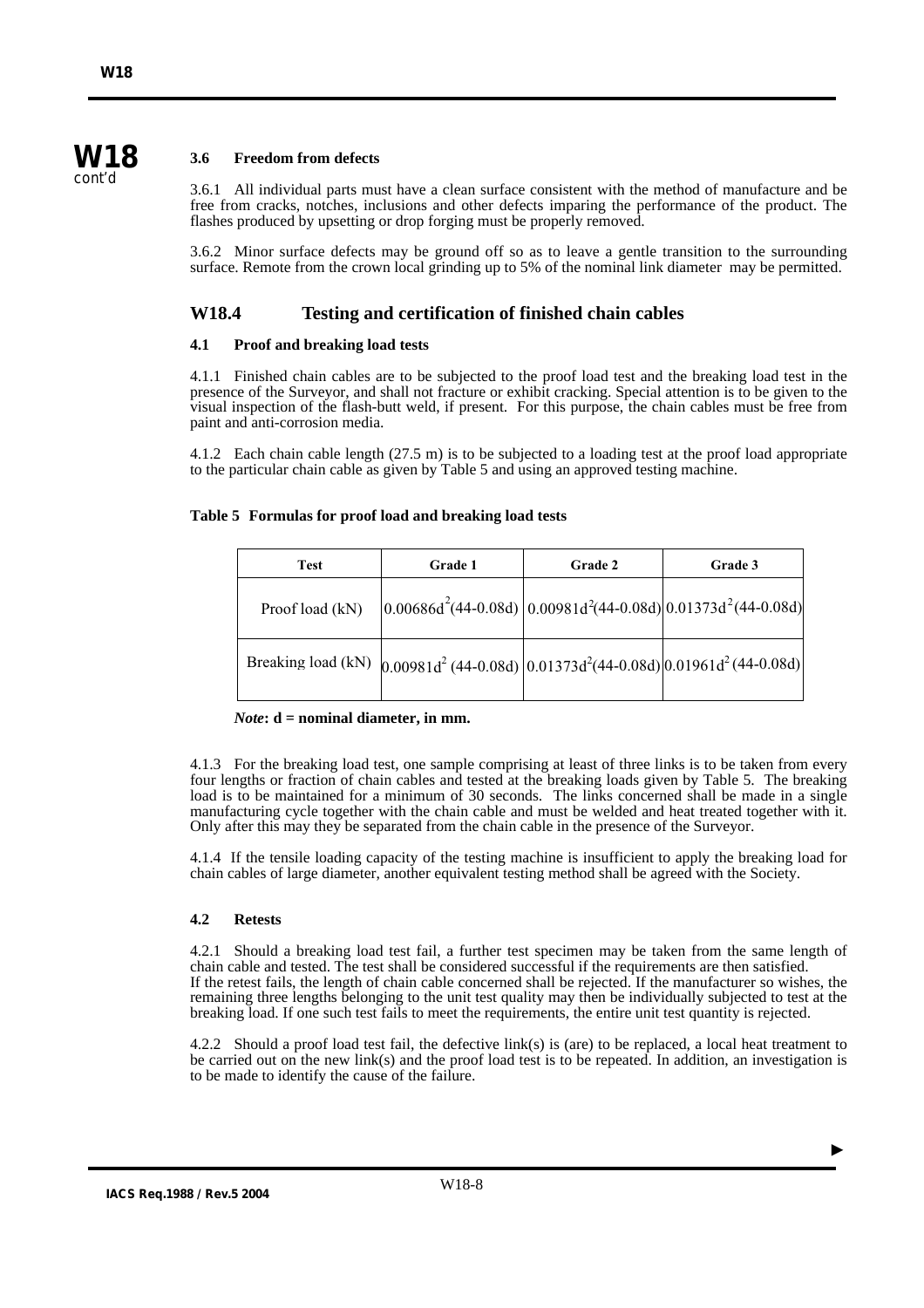

# **4.3 Mechanical tests on grade 2 and 3 chain cable**

4.3.1 For Grade 2 and 3 chain cables, mechanical test specimens required in Table 6 are to be taken from every four lengths in accordance with 4.3.2. For forged or cast chain cables where the batch size is less than four lengths, the sampling frequency will be by heat and heat treatment charge. Mechanical tests are to be carried out in the presence of the Surveyor. For the location of the test specimens see 2.3.3.3 and Figure 1. Testing is to follow 2.3.3.4 and 2.3.3.5. Retesting is to follow 2.3.3.6 and 2.3.3.7.

4.3.2 An additional link (or where the links are small, several links) for mechanical test specimen removal is (are) to be provided in a length of chain cable not containing the specimen for the breaking test. The specimen link must be manufactured and heat treated together with the length of chain cable.

# **Table 6 Number of mechanical test specimens for finished chain cables and accessories**

|                                                                  |                                                                         |                         | Number of test specimens |                       |           |  |  |
|------------------------------------------------------------------|-------------------------------------------------------------------------|-------------------------|--------------------------|-----------------------|-----------|--|--|
| Grade                                                            | Manufacturing                                                           | Condition               | Tensile test             | Charpy V-notch impact |           |  |  |
|                                                                  | method                                                                  | of supply <sup>1)</sup> | for base metal           | test                  |           |  |  |
|                                                                  |                                                                         |                         |                          | Base metal            | Weldment  |  |  |
| 1                                                                | Flush-butt welded                                                       | AW                      | NR.                      | NR.                   | NR.       |  |  |
|                                                                  |                                                                         | N                       |                          |                       |           |  |  |
|                                                                  | Flush-butt welded                                                       | AW                      | 1                        | 3                     | 3         |  |  |
| $\overline{c}$                                                   |                                                                         | N                       | <b>NR</b>                | NR.                   | <b>NR</b> |  |  |
|                                                                  | Forged or Cast                                                          | N                       |                          | $3^{2)}$              | <b>NA</b> |  |  |
|                                                                  |                                                                         | N                       |                          |                       |           |  |  |
|                                                                  | Flush-butt welded                                                       | NT                      |                          | 3                     | 3         |  |  |
| 3                                                                |                                                                         | QT                      |                          |                       |           |  |  |
|                                                                  |                                                                         | N                       |                          |                       |           |  |  |
|                                                                  | Forged or Cast                                                          | NT                      | 1                        | 3                     | <b>NA</b> |  |  |
|                                                                  |                                                                         | QT                      |                          |                       |           |  |  |
|                                                                  | 1) $AW = As$ welded, $N = Normalized$ , $NT = Normalized$ and tempered, |                         |                          |                       |           |  |  |
| $QT =$ Quenched and tempered                                     |                                                                         |                         |                          |                       |           |  |  |
| 2) For chain cables, Charpy V-notch impact test is not required. |                                                                         |                         |                          |                       |           |  |  |
| $NR = Not required$                                              |                                                                         |                         |                          |                       |           |  |  |
|                                                                  | $NA = Not applicable$                                                   |                         |                          |                       |           |  |  |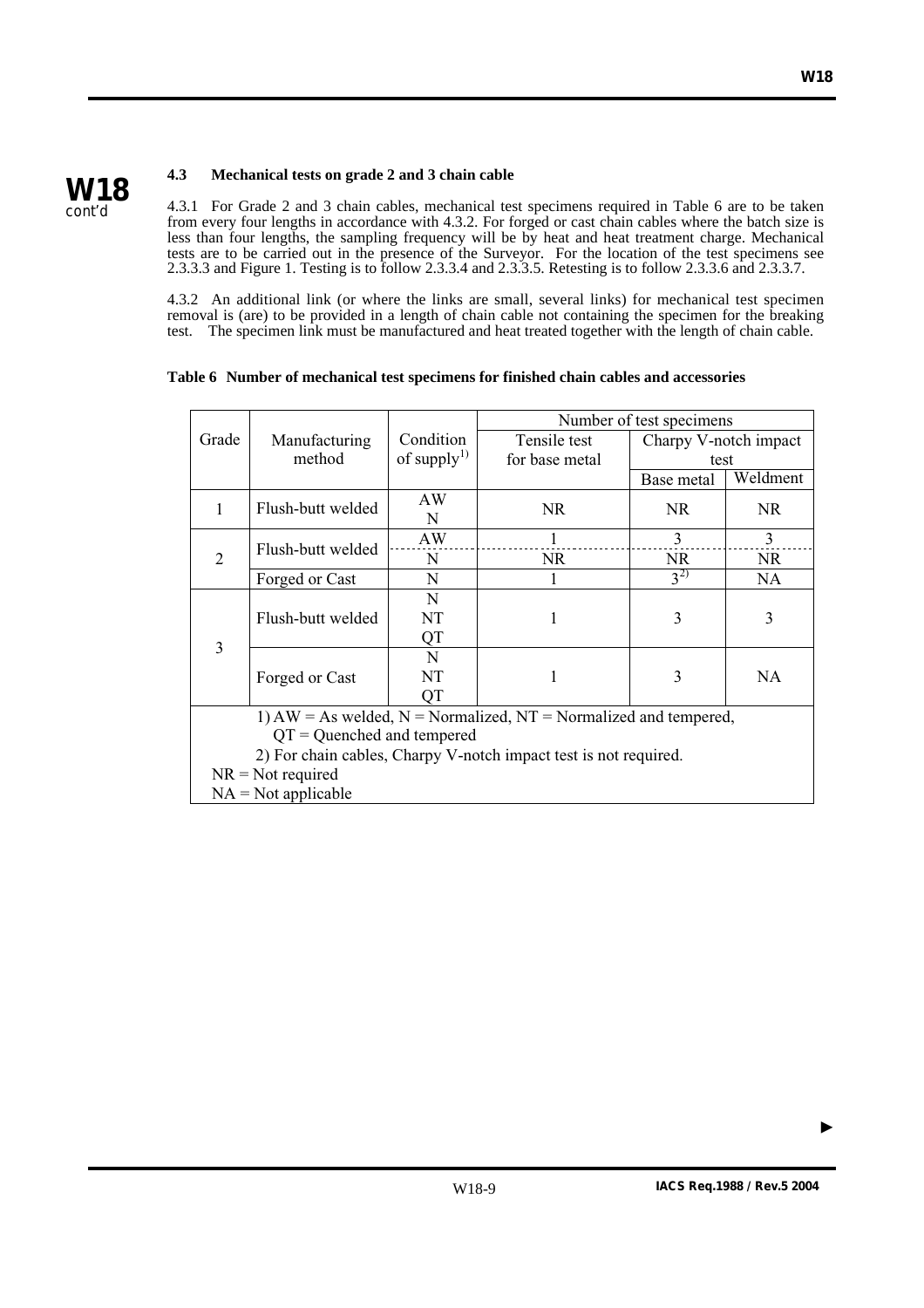

4.3.3 The mechanical properties must be in accordance with the values indicated in Table 7.

|                                                                       |                         |                            |                             |                        | Charpy V-notch impact test |            |                                    |
|-----------------------------------------------------------------------|-------------------------|----------------------------|-----------------------------|------------------------|----------------------------|------------|------------------------------------|
| Grade                                                                 | ReH<br>$N/mm^2$<br>min. | R <sub>m</sub><br>$N/mm^2$ | A5<br>$\frac{0}{0}$<br>min. | $\frac{Z}{\%}$<br>min. | Test<br>temperature,       |            | Absorbed energy,<br>in Joules min. |
|                                                                       |                         |                            |                             |                        | in $\mathrm{C}$            | Base metal | Weldment                           |
|                                                                       | <b>NR</b>               | NR.                        | <b>NR</b>                   | NR.                    | NR.                        | <b>NR</b>  | NR.                                |
| $\overline{2}$                                                        | 295                     | 490-690                    | 22                          | <b>NR</b>              | $\theta$                   | 27         | 27                                 |
| 3                                                                     | 410                     | 690 min.                   | 17                          | 40                     | $0^{1)}$                   | 60         | 50                                 |
|                                                                       |                         |                            |                             |                        | $-20$                      | 35         | 27                                 |
| <sup>1)</sup> Testing is normally to be carried out at $0^{\circ}$ C. |                         |                            |                             |                        |                            |            |                                    |
|                                                                       | $NR = Not required.$    |                            |                             |                        |                            |            |                                    |

# **Table 7 Mechanical properties of finished chain cables and accessories**

# **4.4 Marking**

Chain cables which meet the requirements are to be stamped at both ends of each length at least with the following marks; cf. Figure 3.

- Chain cable grade
- Certificate number
- Society's stamp



Figure 3 Marking of chain cables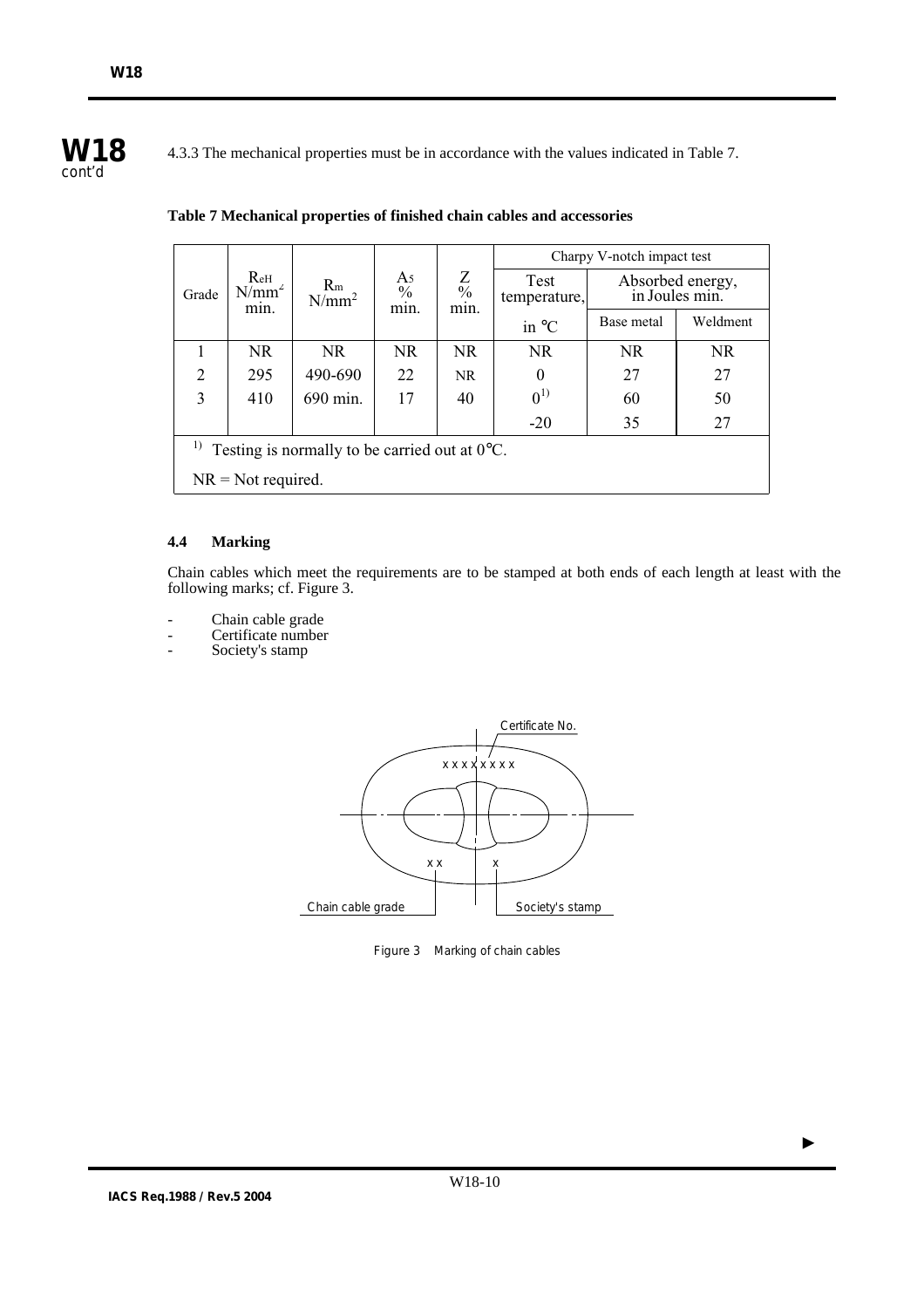

# **4.5 Certification**

Chain cables which meet the requirements are to be certified by the Society at least with the following items:

- Manufacturer's name
- **Grade**
- Chemical composition (including total aluminum content)
- Nominal diameter/weight
- Proof/break loads
- Heat treatment
- Marks applied to chain
- Length
- Mechanical properties, where applicable

# **W18.5 Testing and certification of accessories**

# **5.1 Proof load test**

All accessories are to be subjected to the proof load test at the proof load specified for the corresponding chain given by Table 5, and in accordance with the provisions of  $4.1$ , as appropriate.

# **5.2 Breaking load test**

5.2.1 From each manufacturing batch (same accessory type, grade, size and heat treatment charge, but not necessarily representative of each heat of steel or individual purchase order) of 25 units or less of detachable links, shackles, swivels, swivel shackles, enlarged links, and end links, and from each manufacturing batch of 50 units or less of kenter shackles, one unit is to be subjected to the breaking load test at the break load specified for the corresponding chain given by Table 5 and in accordance with the provisions of 4.1, as appropriate. Parts tested in this way may not be put to further use. Enlarged links and end links need not be tested provided that they are manufactured and heat treated together with the chain cable.

- 5.2.2 The Society may waive the breaking load test if:
	- a) the breaking load has been demonstrated on the occasion of the approval testing of parts of the same design, and
	- b) the mechanical properties of each manufacturing batch are proved, and
	- c) the parts are subjected to suitable non-destructive testing.

5.2.3 Notwithstanding the above, the accessories, which have been successfully tested at the prescribed breaking load appropriate to the chain, may be used in service at the discretion of the Society where the accessories are manufactured with the following:

- a) the material having higher strength characteristics than those specified for the part in question (e.g. Grade 3 material for accessories for Grade 2 chain),
- b) or alternatively, the same grade material as the chain but with increased dimensions subject to the successful procedure tests that such accessories are so designed that the breaking strength is not less than 1.4 times the prescribed breaking load of the chain for which they are intended.

# **5.3 Mechanical properties and tests**

Unless otherwise specified, the forging or casting must at least comply with the mechanical properties given in Table 7, when properly heat treated. For test sampling, forgings or castings of similar dimensions originating from the same heat treatment charge and the same heat of steel are to be combined into one test unit. Mechanical tests are to be carried out in the presence of the Surveyor depending on the type and grade of material used. From each test unit, one tensile test specimen and three Charpy V-notch impact test specimens are to be taken in accordance with Table 6 and tested in accordance with UR W2. For the location of the test specimens see 2.3.3.3 and Figure 1. Testing is to follow 2.3.3.4 and 2.3.3.5. Retesting is to follow 2.3.3.6 and 2.3.3.7. Enlarged links and end links need not be tested provided that they are manufactured and heat treated together with the chain cable.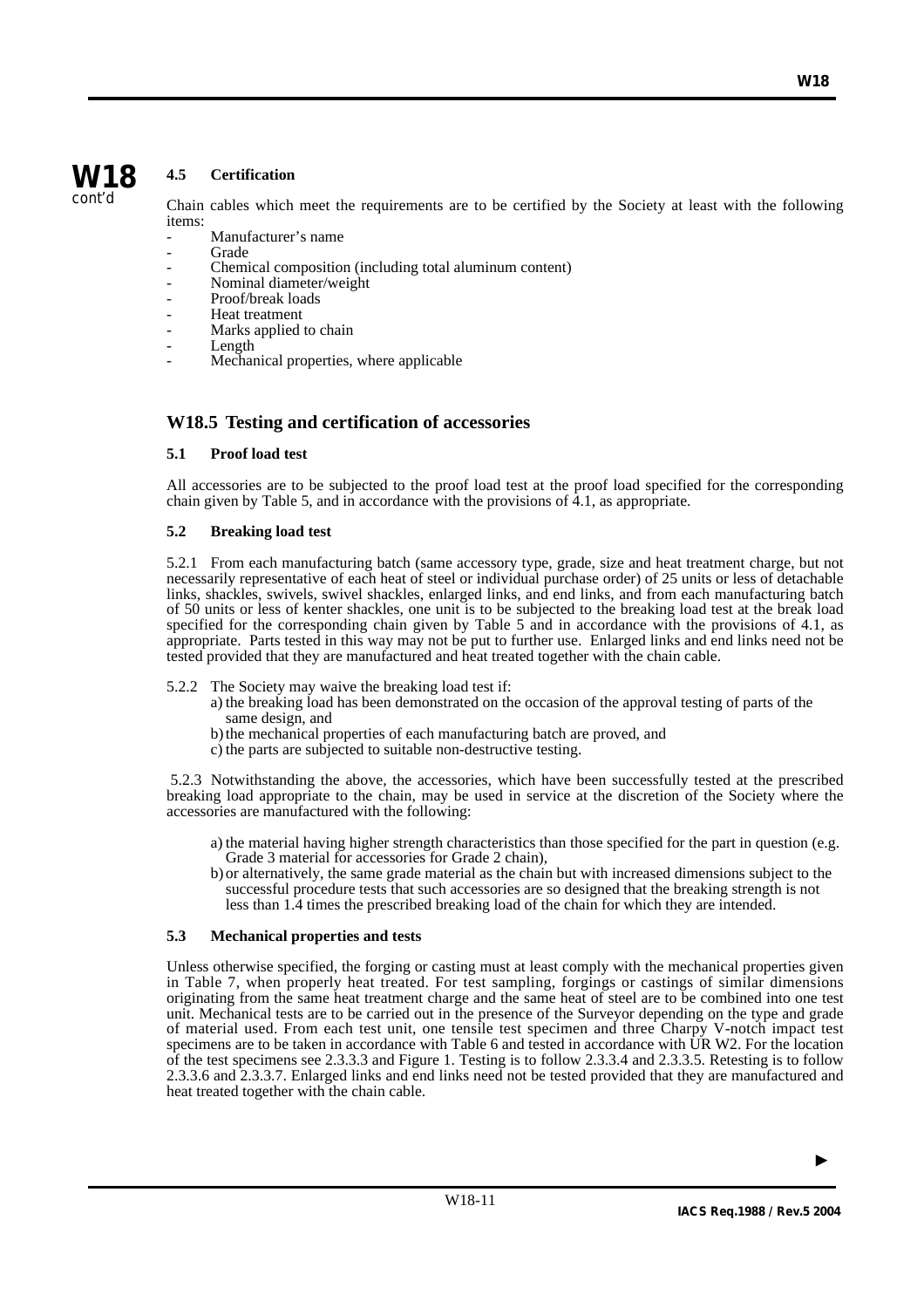# **5.4 Marking**

Accessories which meet the requirements are to be stamped as follows:

- Chain cable grade
- Certificate number<br>- Society's stamp
- Society's stamp

# **5.5 Certification**

Chain accessories which meet the requirements are to be certified by the Society at least with the following items:

- Manufacturer's name<br>- Grade
- **Grade**
- Heat Number<br>- Chemical com
- Chemical composition (including total aluminum content)
- Nominal diameter/weight
- Proof/break loads
- Heat treatment
- Marks applied to accessory
- Mechanical properties, where applicable